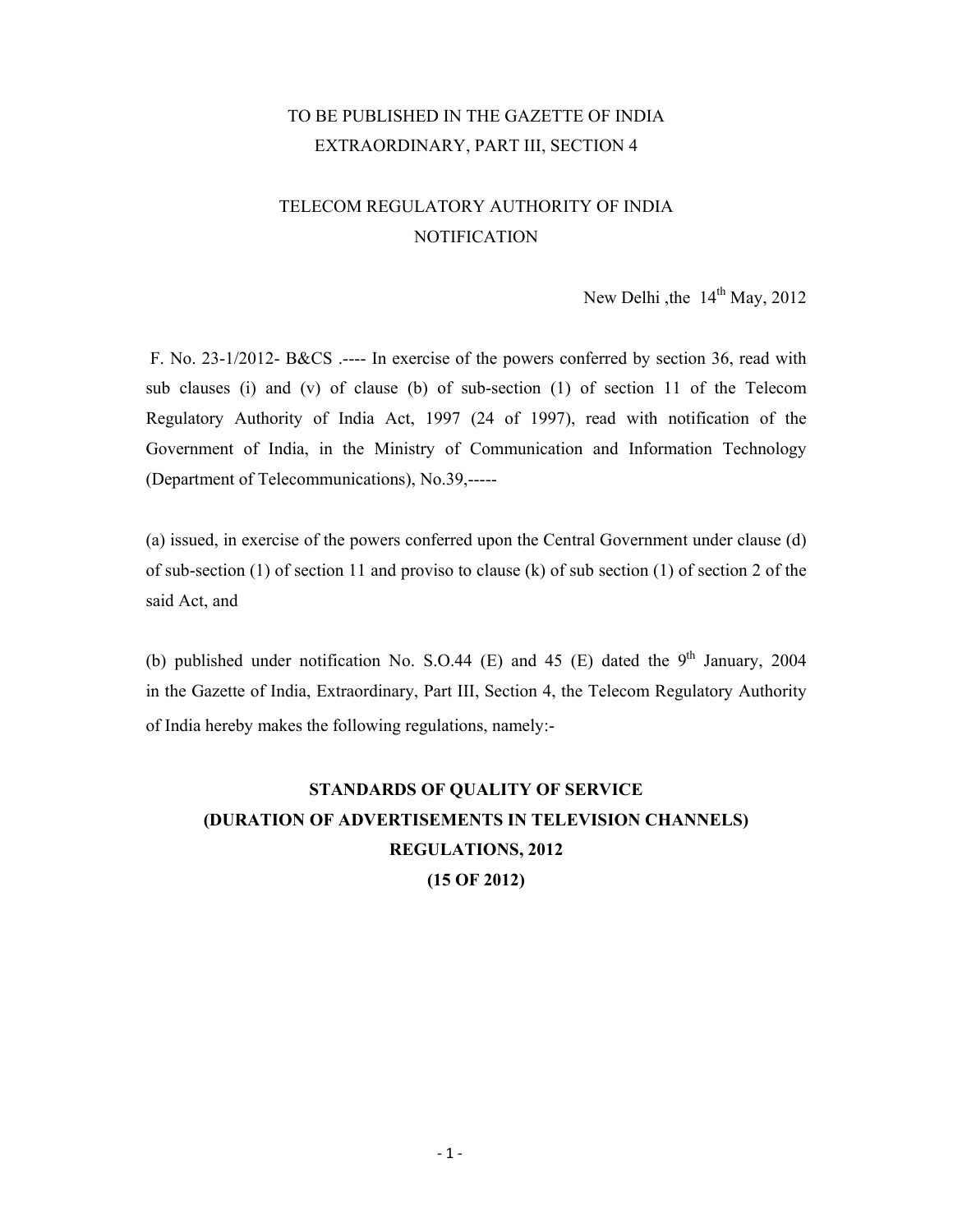## **CHAPTER I PRELIMINARY**

**1.** Short title, extent and commencement. (1) These regulations may be called the "Standards of Quality of Service (Duration of Advertisements in Television Channels) Regulations, 2012 (15 of 2012)".`

(2) They shall come into force from the date of their publication in the Official Gazette.

**2**. **Definitions.-** In these regulations, unless the context otherwise requires:

(a) "Act" means the Telecom Regulatory Authority of India Act 1997 (24 of 1997);

(b) "Authority" means the Telecom Regulatory Authority of India established under sub-section (1) of section 3 of the Telecom Regulatory Authority of India Act, 1997;

(c) "broadcaster" means a person or a group of persons or body corporate or any organisation or body providing programming services and includes his authorised distribution agencies;

(d) "broadcasting services" means the dissemination of any form of communication such as signs, signals, writing, pictures, images and sounds of all kinds by transmission of electro magnetic waves through space or through cables intended to be received by the general public either directly or indirectly and all its grammatical variations and cognate expressions shall be construed accordingly;

(e) "programme" means any television broadcast and includes;

(i) exhibition of films, features, dramas, advertisements and serials;

 (ii) any audio or visual or audio-visual live performance or presentation, and--- the expression "programming service" shall be construed accordingly;

(f) "TV channel" means a channel, which has been registered under -----

(i) the guidelines for uplinking from India, issued vide No.1501/2/2002- TV(I)(Pt.) dated the 2nd December, 2005; or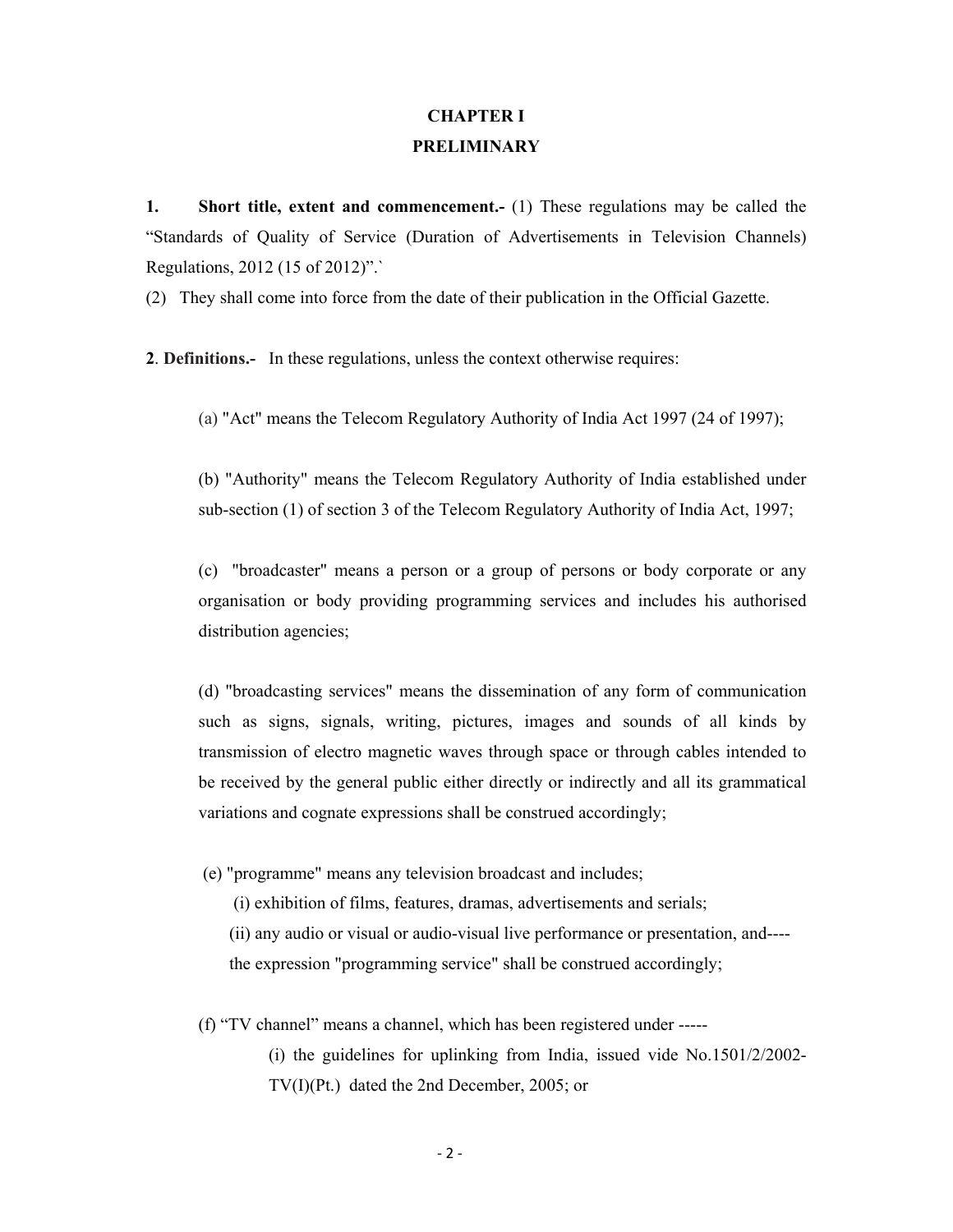(ii) policy guidelines for downlinking of televisions channels, issued vide No. 13/2/2002-BP&L/BC-IV dated the 11th November, 2005, ---------

as amended from time to time, or such other guidelines for uplinking or downlinking of television channels, as may be issued from time to time by the Government of India (Ministry of Information and Broadcasting) and reference to the term 'channel' shall be construed as a reference to "TV channel";

(g) all other words and expressions used in this regulations but not defined, and defined in the Act and rules and regulations made thereunder or the Cable Television Networks (Regulation) Act, 1995 (7 of 1995) and the rules and regulations made thereunder, shall have the meanings respectively assigned to them in those Acts or the rules or regulations, as the case may be.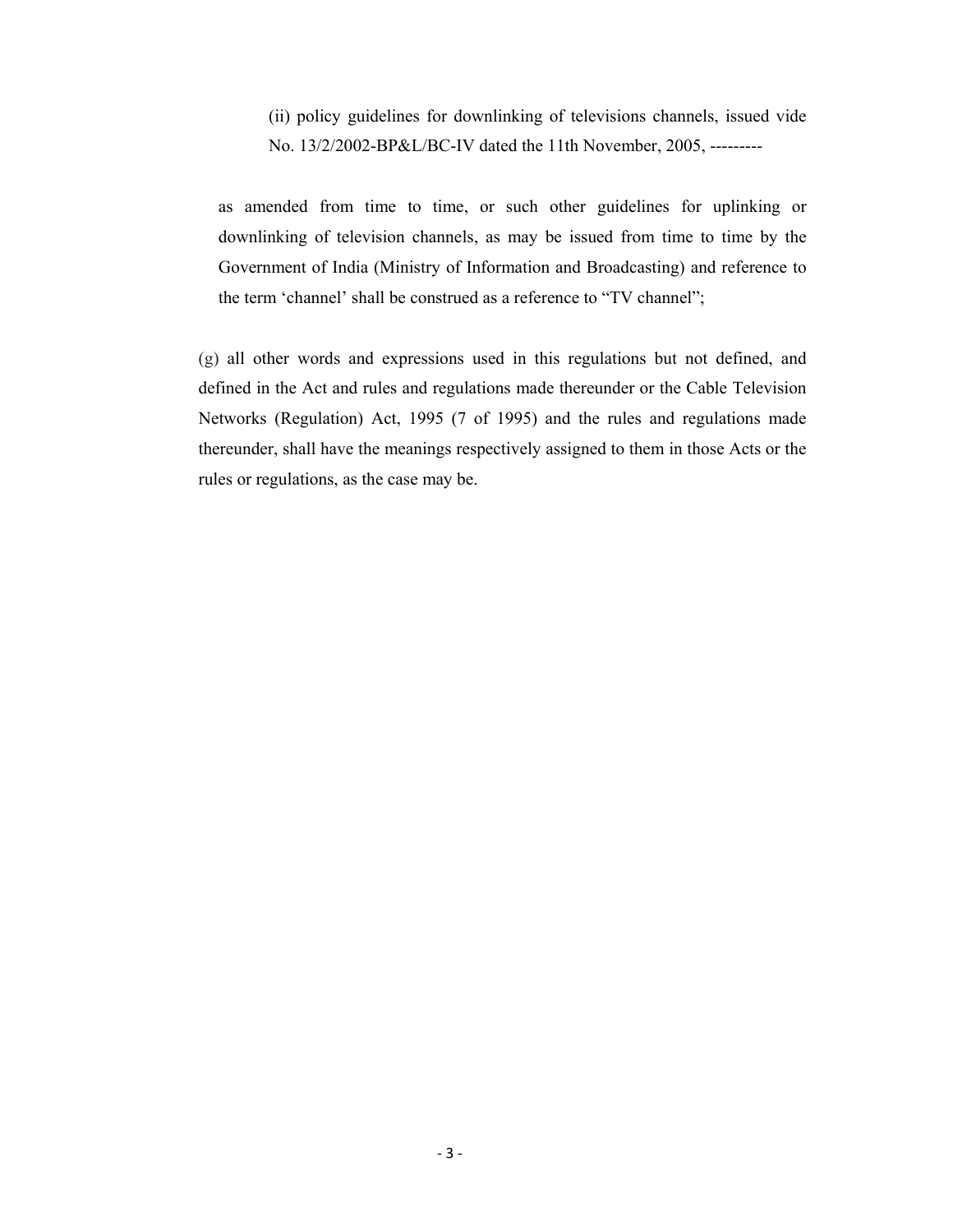#### **CHAPTER II**

#### **PROVISIONS FOR DURATION OF ADVERTISEMENTS IN TV CHANNELS**

**3**. **Duration of advertisements in TV channels.--** (1) No broadcaster shall carry in its broadcast of a programme, advertisements exceeding twelve minutes in a clock hour and any shortfall of advertisement duration in any clock hour shall not be carried over.

(2) The advertisements in the clock hour shall include all types of advertisements including advertisements promoting the channel(s) of the broadcaster.

Explanation: The clock hour shall commence from 00.00 of the hour and end at 00.60 of that hour (example: 14.00 to 15.00 hours).

(3) In case of live broadcast of a sporting event, the advertisements shall be carried only during the breaks in the sporting action.

(4) The time gap between end of one advertisement session and the commencement of next advertisement session shall not be less than fifteen minutes.

*Provided that* in case of broadcast of a film or movie the time gap between end of one advertisement session and the commencement of the next advertisement session shall not be less than thirty minutes.

*Provided further that* nothing contained in this sub-regulation shall apply in case of live broadcast of a sporting event.

 (5) Every broadcaster shall ensure that the advertisements carried in its channels are only full-screen advertisements and there shall be no part-screen or drop-down advertisement.

(6) Every broadcaster shall ensure that the audio level of the advertisements carried in its channel shall not be higher than the audio level of the programs being broadcast in that channel.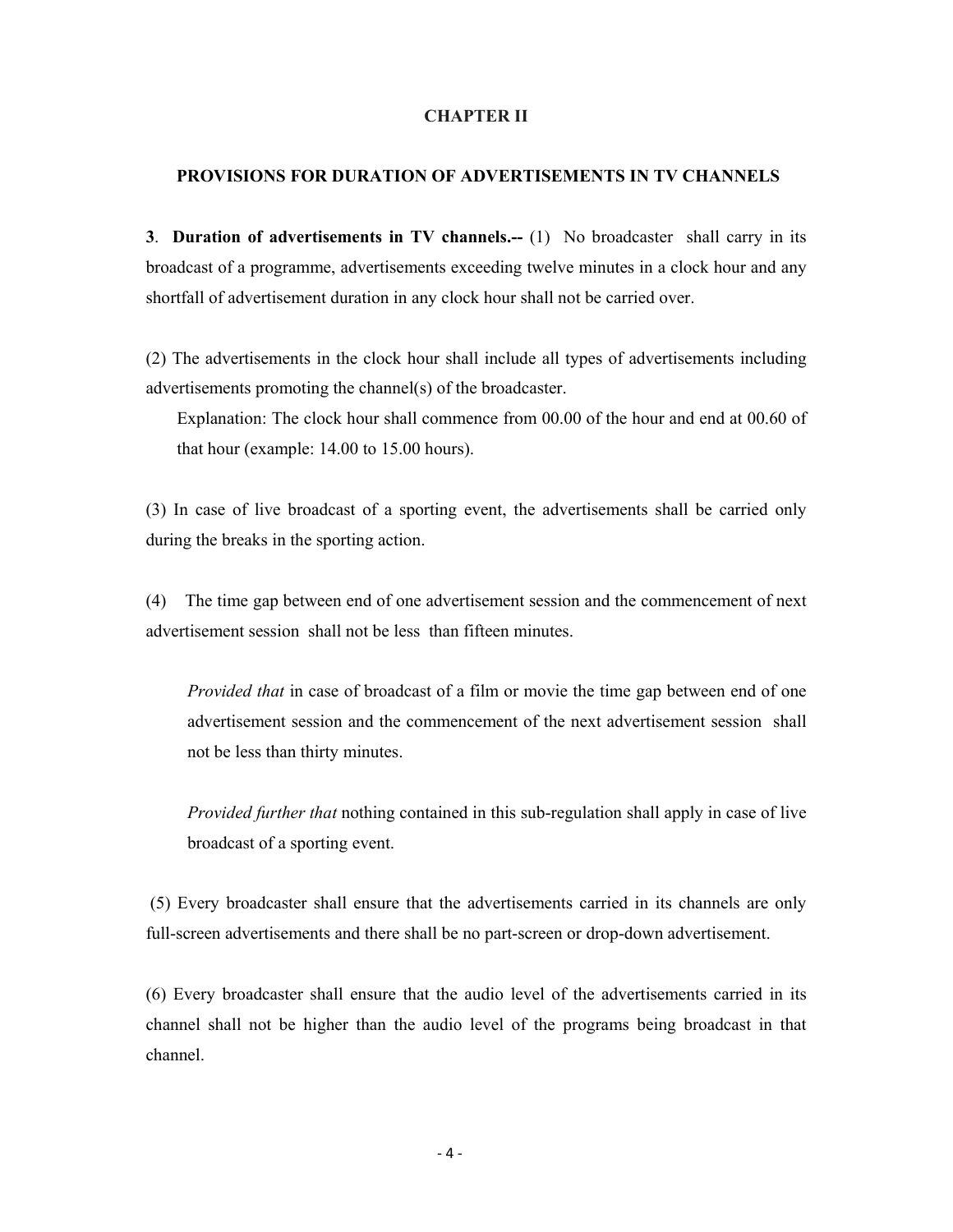**4**. The Authority may issue such directions as it deems fit to secure compliance of the provisions of these regulations.

> (Wasi Ahmad) Advisor (B&CS)

 Note.-----The Explanatory Memorandum explains the objects and reasons of the Standards of Quality of Service (Duration of advertisements in Television channels) Regulations, 2012 (15 of 2012)".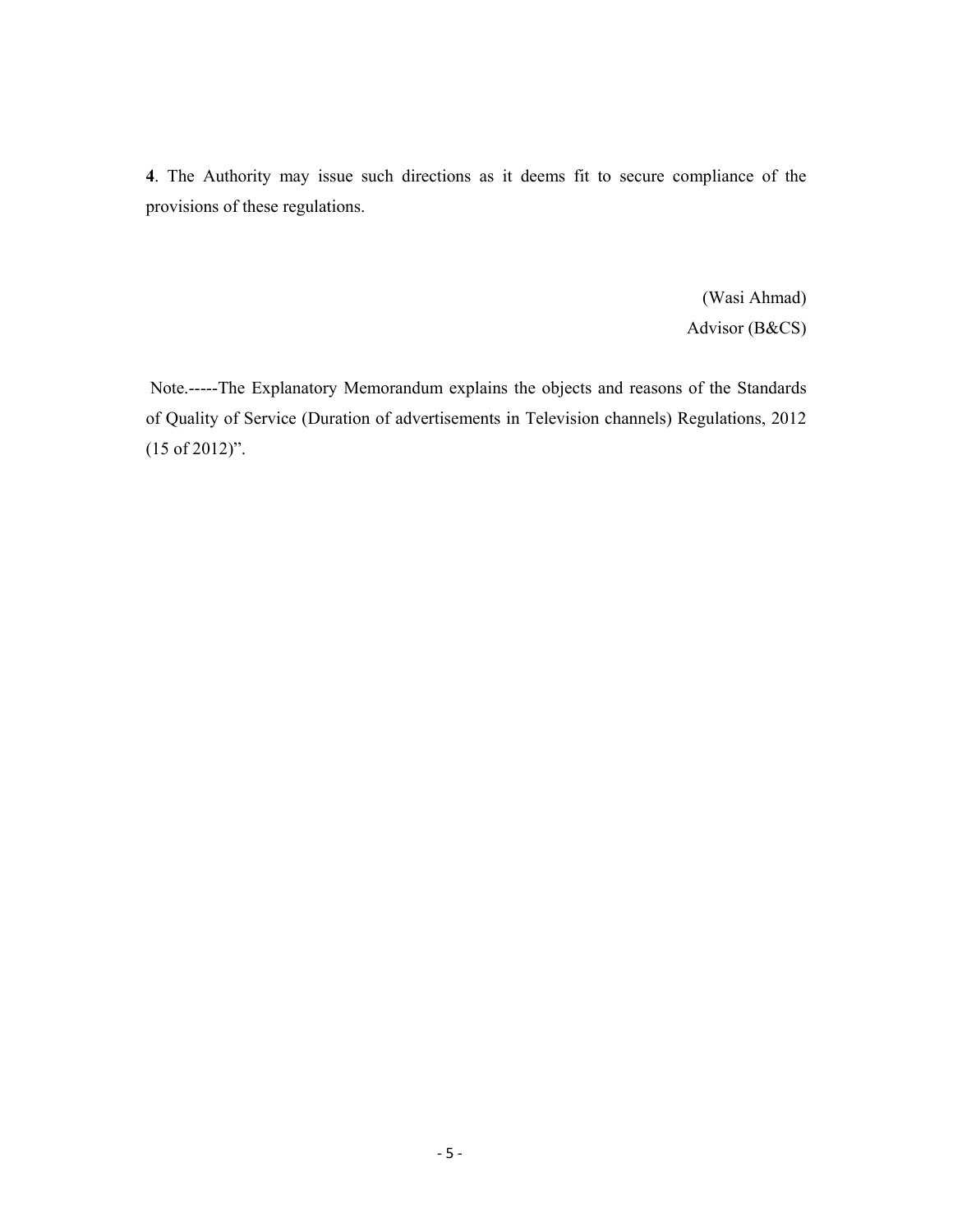#### **Annexure**

## **Explanatory Memorandum**

#### **Background**

- 1. The Telecom Regulatory Authority of India (TRAI), established under the Telecom Regulatory Authority of India Act, 1997( 24 of 1997) has been entrusted with discharge of certain functions, *inter alia*, to regulate the telecommunications services and to protect the interests of service providers and consumers of the telecom sector. Government of India, in the Ministry of Communication and Information Technology Gazette Notification NO. 39, dated 9<sup>th</sup> January 2004, has notified the Broadcasting Services and Cable Services to be Telecommunication Services thereby bringing the regulation of Broadcasting and Cable TV services under the ambit of TRAI.
- 2. Since the dawn of the television, advertisements have been used to promote a wide variety of goods and services. Advertisements provide for a significant portion of the revenue of the television industry. The broadcasters of the free to air channels<sup>1</sup> rely solely on the advertisements as their source of revenue, while the pay channel<sup>2</sup> broadcasters have twofold source of revenue in the form of advertisement and subscription revenues.
- 3. The consumers are presently fed with content feeds interlaced with the advertisements within and in-between the various programmes aired by the broadcasters in their channels as well as MSOs and local cable operators in their local/video channels. The majority of television advertisements consist of advertising spots, info-commercials and selfpromotional campaign in various formats ranging in length from a few seconds to several minutes.

 $1$  FTA Channel: A channel for which no fees is to be paid to the broadcaster for its re-transmission through electromagnetic waves through cable or through space intended to be received by the general public either directly or indirectly.<br><sup>2</sup> Pay channel: A channel for which fees is to be paid to the broadcaster for its retransmission through

electromagnetic waves through cable or through space intended to be received by the general public either directly or indirectly.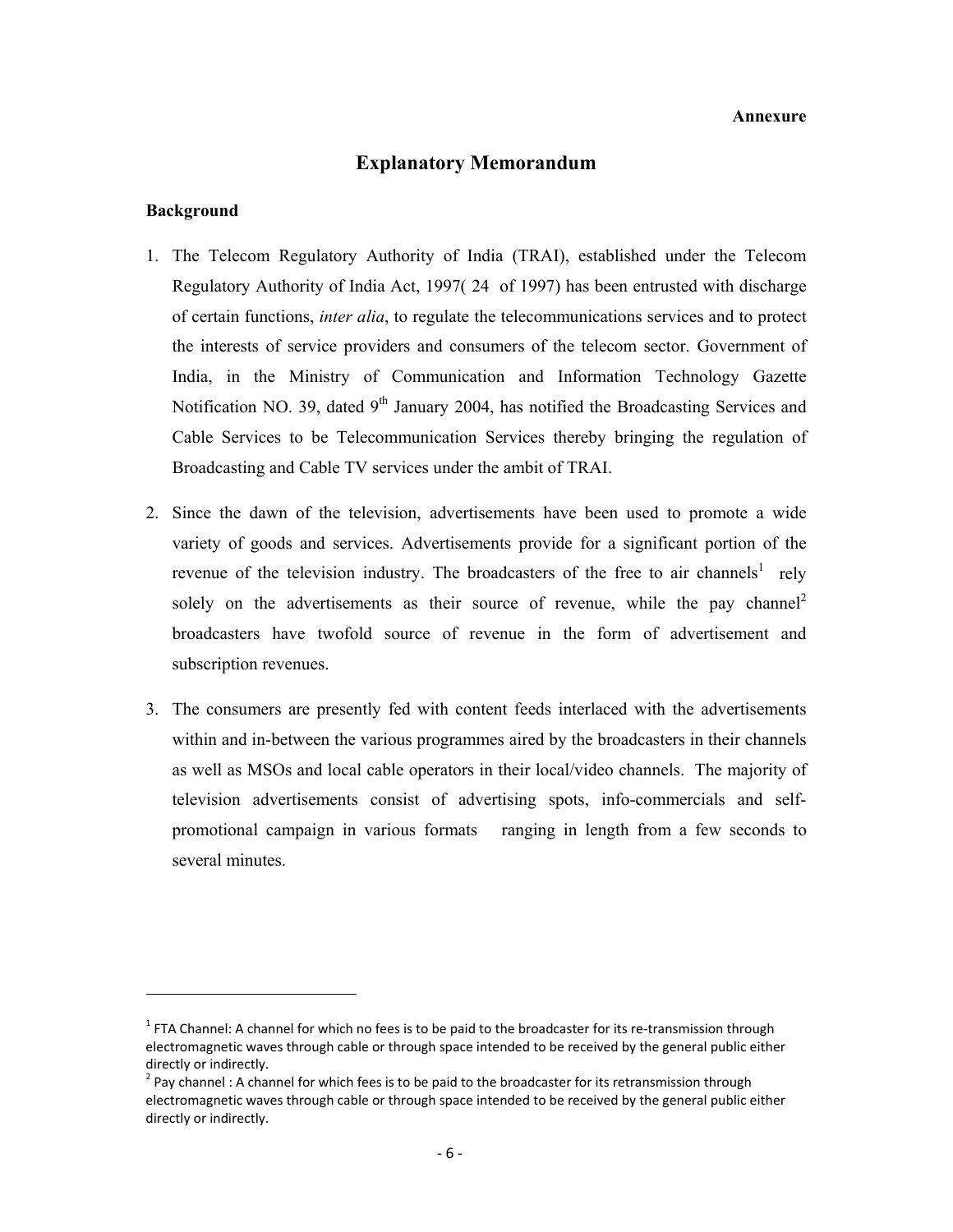- 4. The extant provisions concerning the duration and format of advertisements in the TV channels, as provided in sub-clause (11) of clause 7 of the Cable Television Networks Rules, 1994, as amended, prescribe that no programme shall carry advertisements exceeding 12 minutes per hour, which may include up to 10 minutes per hour of commercial advertisements, and up to 2 minutes per hour of a channel's self-promotional programmes. It is also provided in sub-clause (10) of clause 7 of the said rules that all advertisement should be clearly distinguishable from the programme and should not in any manner interfere with the programme viz., use of lower part of screen to carry captions, static or moving alongside the programme.
- 5. There have been several complaints, mainly from the consumers raised at various fora, regarding overplaying of advertisements, long duration of advertisements, overlaying of advertisements on the screen, increased audio level during advertisements etc. It has been said that the advertisement duration and formats are not in accordance with the provisions stated above. It has often been pointed out that the advertisements are played/repeated several times in between the programmes, which break the continuity of the programme and often done at crucial stages of a programme. In this context, there have been requests to at least restrict and regulate the duration, frequency and timings of the advertisements.
- 6. With the primary objective of striking a balance between giving a consumer a good TV viewing experience, and protecting the commercial interests of broadcasters, a consultation paper was issued on  $16<sup>th</sup>$  March 2012 titled "Issues related to Advertisements" in TV channels". In the consultation paper, various issues related to advertisements on TV channels in India were discussed and a proposal for regulation of duration and format of advertisements was put forth for comments of the stakeholders. In response to this consultation paper, 29 comments were received. Based on the comments/ views of the stakeholders and analysis of various aspects, facts and available studies, the Authority has decided to issue separate regulations for the duration of advertisements carried in TV channels.

#### **A. Regulation of advertisements**

7. In general the broadcasters and their associations, the advertisers and their associations are against any regulation as proposed by TRAI. The arguments given are  $- i$ ) it is outside the jurisdiction of TRAI as it is akin to content regulation, ii) rule  $7(11)$  of the Cable Television Networks Rules eclipses the power given to TRAI through the notification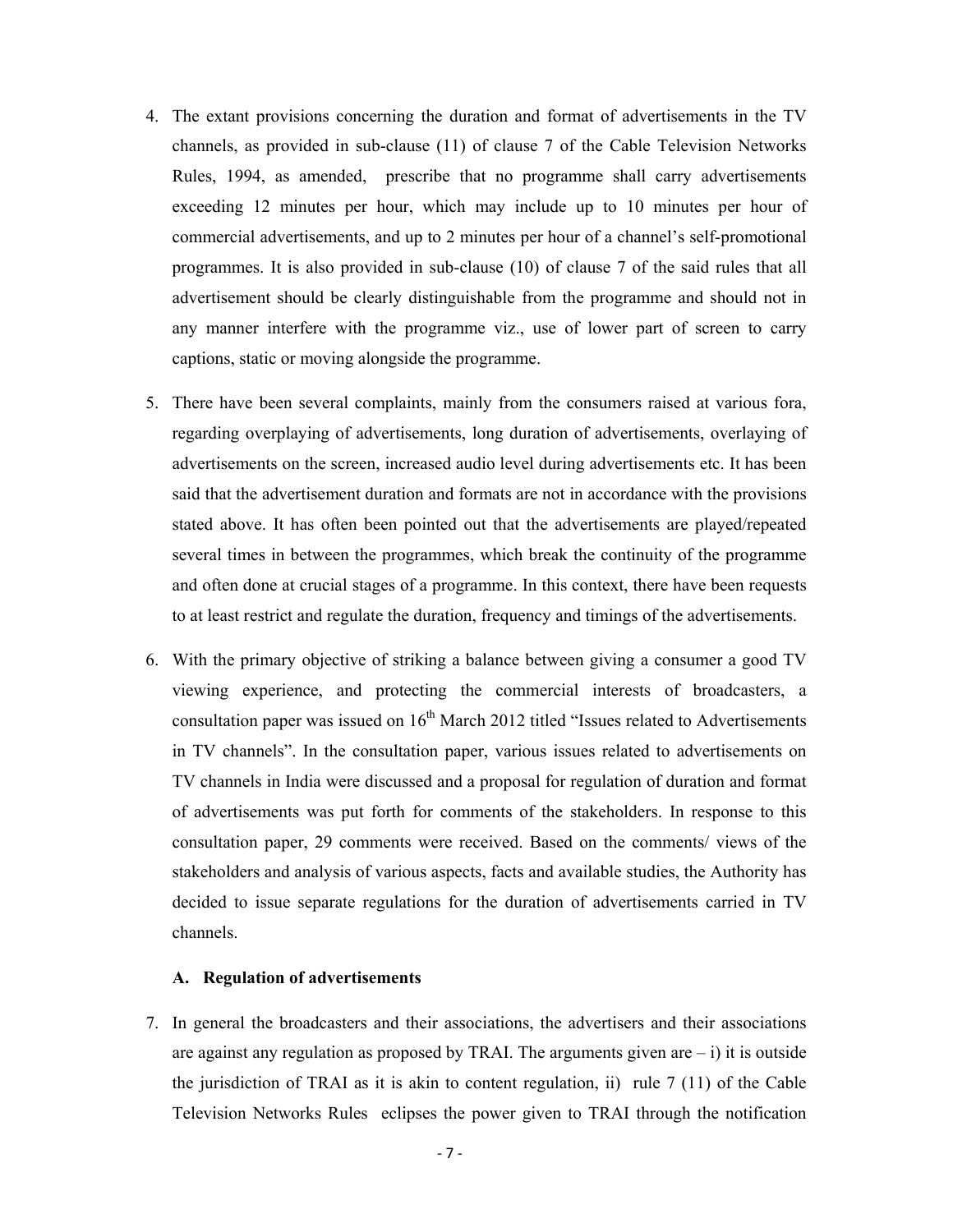dated  $9<sup>th</sup>$  Jan 2004, iii)it is against the fundamental right of freedom of speech and expression guaranteed under Article 19(1) (a) and (g) of the Constitution, iv) it is contrary to the TRAI's earlier recommendations dated 1.10.2004, which stated that "there should not be any regulation, at present, on advertisements on both free to air and pay channels", v) rather than regulating the advertisements, the focus should be on successful implementation of the digitisation of the cable TV sector, vi) any restriction on advertisements would have the impact of sharp increase in subscription charges , vii) Limited availability of advertising time will imply jacking up of advertisement rates by many folds and this will be detrimental to the small and medium enterprises (SMEs), viii)advertisements increases consumption of goods and services which then drives the growth of employment and economic development.

- 8. The other stakeholders comprising mainly the consumers, consumer organisations and cable operators have supported the TRAI proposal for the regulation of duration and format of advertisements in the TV channels.
- 9. One of the industry associations has stated that it's the wrong time to regulate the advertisements since the digitization has just started. Further, advertisements are part of a business model of the broadcasters and should not be seen as a burden to the consumers. In fact advertisements help the consumers in many ways. They further submitted that a system of self regulation by the industry body is a better and appropriate way to regulate the advertisements.
- 10. The broadcasters have also quoted some rulings of the Hon'ble Supreme Court wherein the Hon'ble Supreme Court has held that the restriction on advertisement space in the news papers would lead to reduction in its revenue which is in violation of Article 19(1)(a) and consumer interest cannot be the only relevant factor for framing a regulation.
- 11. TRAI has been entrusted for laying down the standards of quality of service to be provided by the service providers and ensure the quality of service to the consumers. In this endeavour the Authority has observed that the duration of advertisements, their placement within or in-between the programmes and their frequency of occurrence, is closely related to the quality of viewing experience of the consumers. The quality of viewing experience of the consumers is akin to the quality of service provided by the service providers to the consumers. Accordingly, to ensure the quality of the service to the consumers, the Authority is of the view that suitable regulations should be in place.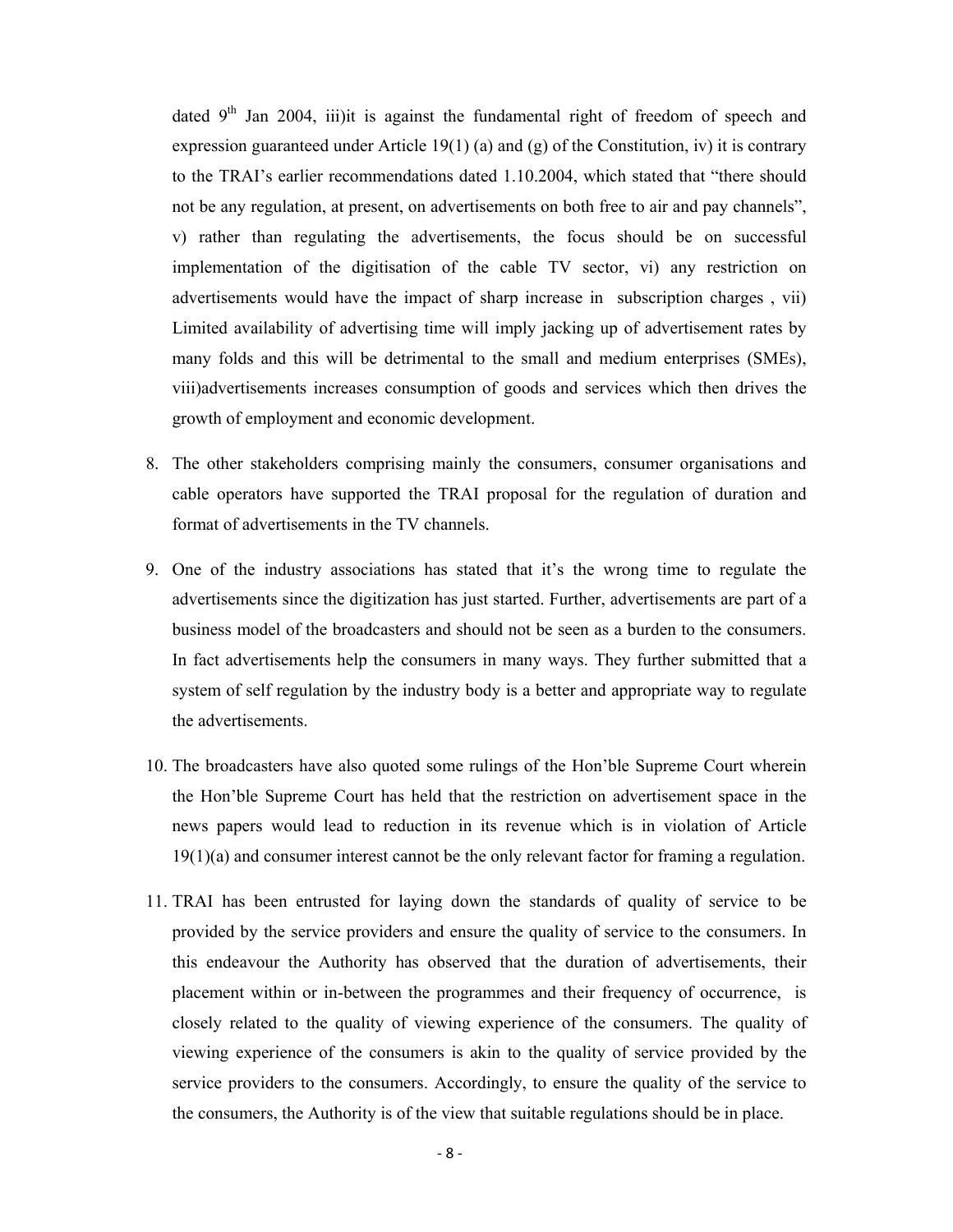#### **B. Advertisement duration based on clock hour basis**

- 12. The broadcasters are of the view that advertisement duration should not be regulated on clock hour basis as the viewership pattern differs throughout the day. Moreover, for certain channels such as sports channels, where the live content is seasonal, limited to a specific period and the natural breaks, where advertisements would be appropriate, would vary from sport to sport. There cannot be a universal measure based on clock hour basis as it would not be logical.
- 13. It has been stated by the broadcasters that the subscription fees of the TV channels has been regulated in order to give the consumer choice and good quality service at affordable prices. A regulation on the advertisement time and its corresponding effect on the revenues of the broadcasters will hamper growth and competition in the broadcasting industry as the regulated channel rates leave no space for the broadcasters to hike the channel rates to balance out the reduction in advertisement revenues.
- 14. It is suggested by a stakeholder (multi-system operator) that in the Digital era, where a consumer has absolute choice in choosing any channel and paying accordingly, there is no need to regulate advertising time. It is up to the subscriber to opt to watch a channel with advertisements at a lower cost or pay premium to watch a channel without ads. Broadcasters on the other hand will automatically regulate the ad time as too many ad breaks will drive away subscribers, thus affecting their resources.
- 15. As per the news broadcasters, news television is a dynamic medium which has to continuously deal with different kind of news like breaking news, news flash, news related to natural calamity etc. They have stated that on issues of national importance the broadcasters themselves drop the advertisements, keeping in view the consumer sentiments and national interest and so any regulation in this respect is not warranted.
- 16. One of the cable operator association has stated that the limit for the duration of the advertisement should be regulated on a clock hour basis as well as on 24 hr basis. Supporting the clock hour based capping of advertisement duration, one of the consumer organisation has stated that this would avoid accumulation of advertisement slots, especially in peak hours. Another consumer organisation has even stated that the limits may be more stringent for children specific programmes.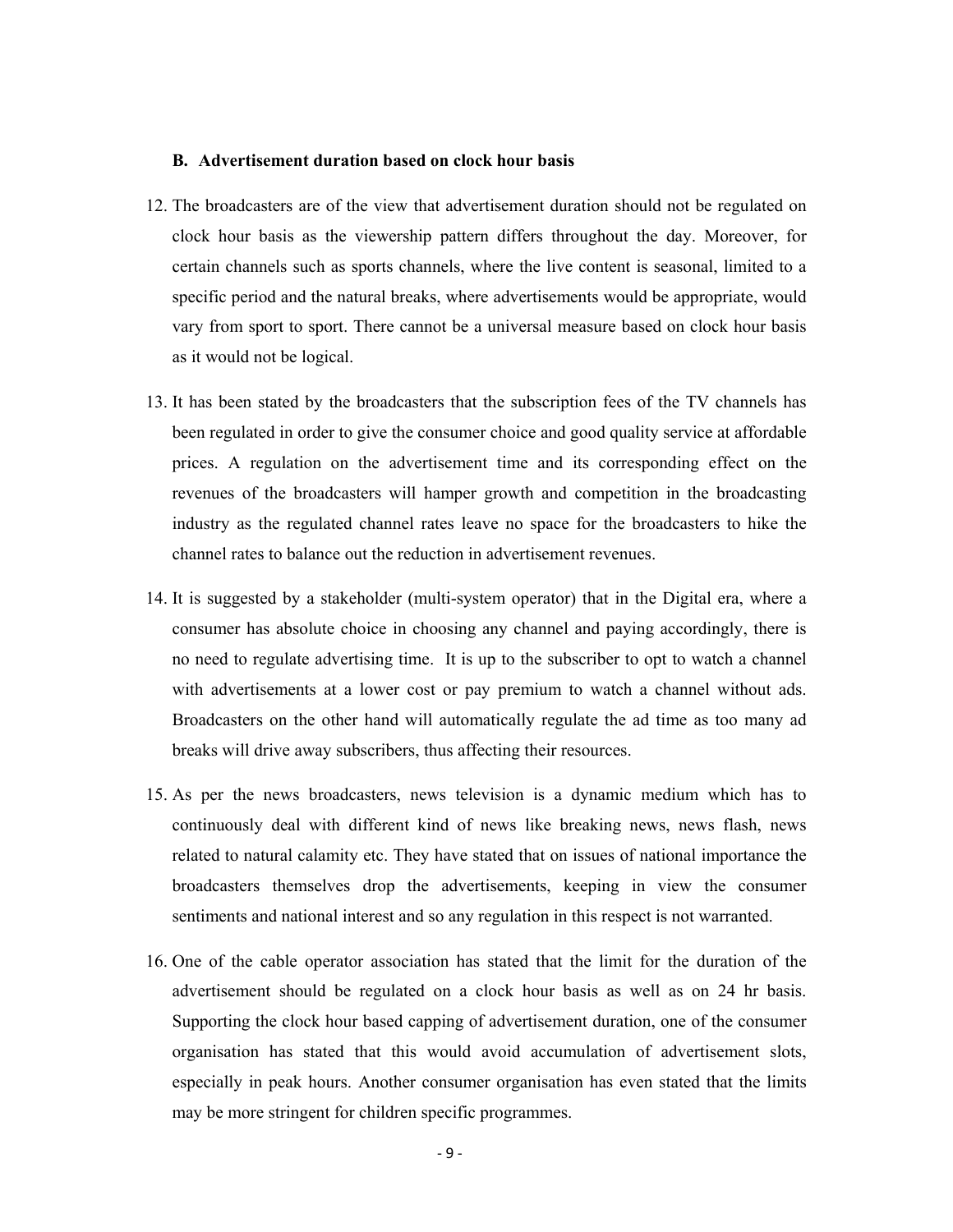17. As far as television advertising in the Indian market is concerned, the consumers, in their complaints, have been sceptical about the manner of calculating the duration of advertisements per hour by the channels. It has often been alleged that even if the total advertisement time over a period of 24 hours is averaged out for an hour, still it exceeds the permissible limits. It has further been expressed that the advertisement durations during the telecast of popular programmes/programmes in the prime time, far exceeds the permissible limit of 12 minutes per hour. The study, conducted by the Centre for Media Studies (CMS) regarding the duration of advertisements carried in six major news channels over the last 4 years, reveals that on an average around 35% of the prime time ( 7pm to 11pm) of the news broadcasters is just advertisements, against the per hour limit of 20% prescribed in the existing regulations. The maximum yearly average has been found to be as high as 47.4%. This in turn leads to insertion of too many advertisements in the programme leaving little time for the content to be viewed. It is important that the advertisements are not confined in any particular hour in order to ensure that it does not affect the viewing experience at that point in time. Internationally also the regulation prescribes the advertisement duration limits in any given hour. Therefore the Authority is of the view that the limits for the duration of the advertisements shall be regulated on a clock hour basis i.e. the prescribed limits be adhered to on clock hour basis.

#### **C. Minimum gap between two consecutive ad breaks**

- 18. It has been stated by the broadcasters that there should not be any reduction in frequency of advertisements, as the broadcasters struggle to recover even 20% of the cost of the movie in the first year of telecast with no restriction and if 3 breaks in a movie norm is implemented then it will become unviable for the broadcasters to acquire the cable and satellite rights; also adversely affecting the movie industry. It has also been stated that there is no data to show that when the content is compelling, the users tend to keep away due to excessive advertising. As an example, the broadcaster has stated that the movies running on channels which have multiple breaks have garnered high TRPs and GRPs.
- 19. One of the broadcasters has stated that in India, the market dynamics is already playing its role and the advertisement break patterns have started to change to reflect this. This is evident from the fact that more and more channels have started putting on screen displays providing information of the duration of advertisement breaks with an aim to retaining viewers. There are broadcasters who transmit 'break free' movies. Thus, market should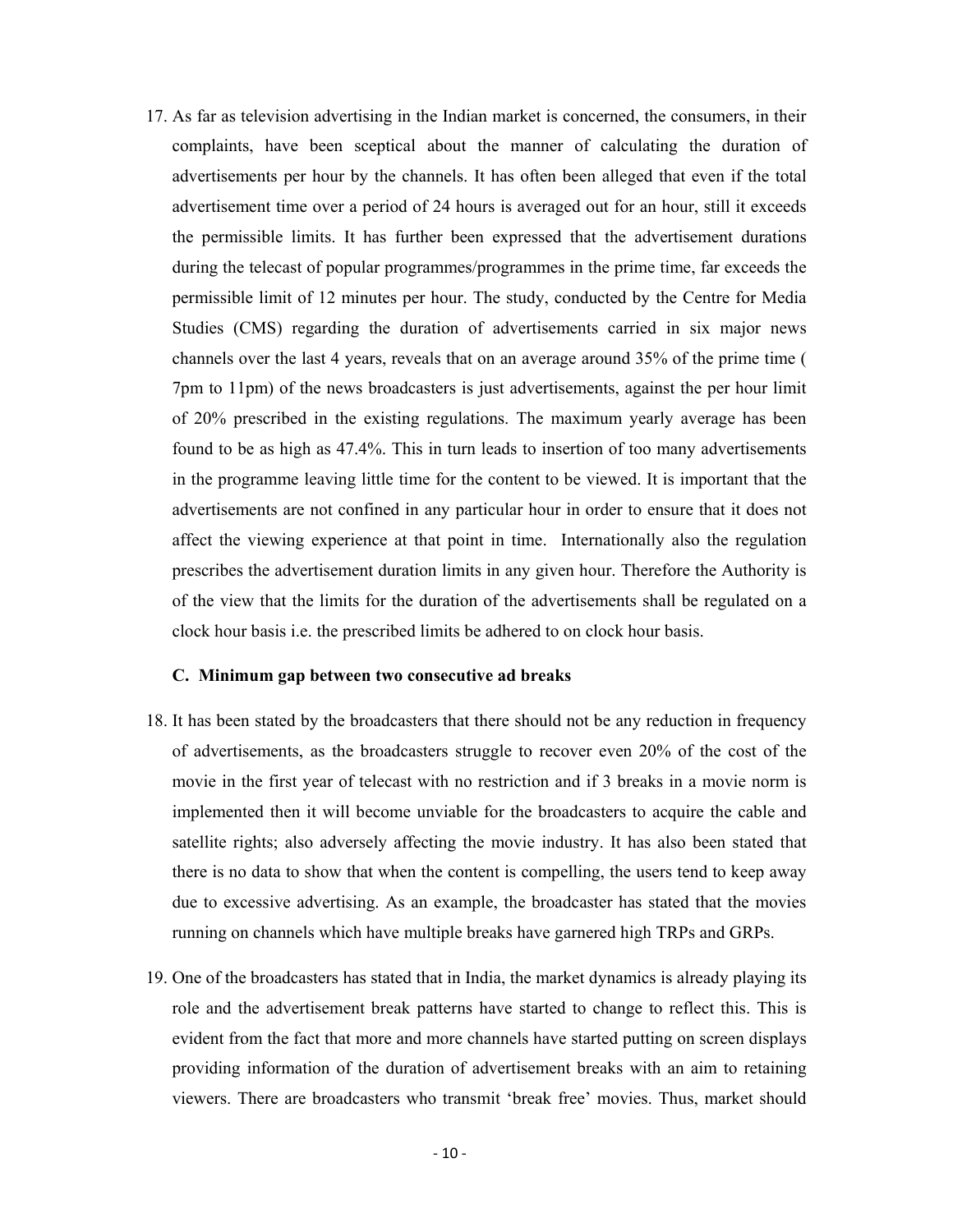be allowed to operate under self-regulated environment to achieve the objective. One view is that as long as the overall advertisement and channel promos are restricted within the fixed limits, there should not be any restriction of content duration in between advertisement breaks as the content duration between the breaks would be based on the content flow and the creative planning. On the issue of minimum duration between two consecutive advertisement breaks, broadcasters have stated that many of children's shows are of very short duration (7 to 8 minutes), hence breaking an episode to insert advertisement breaks in the middle of an episode to meet the regulatory requirement does not make any sense.

- 20. On the other side the consumer and consumer organisations and the cable operators association have in general supported the stipulations proposed by TRAI. One of the consumer organisation has stated that maximum advertisement time for any session should also be specified to ensure that two advertisement breaks of consecutive sessions are not combined together for an unusually long advertisement break.
- 21. The frequency as well as the timings of the advertisement breaks, to a large extent, determines the extent to which they contribute to be the irritants in the consumer viewing experience. For example, the advertisement breaks which cut into certain portions of the programme that are either climaxes of the plot or major turning points may prove to be a greater irritant as compared to the ones which coincide with natural interruptions in the programmes or spaced at adequate time intervals with respect to the attention span of the consumers. Frequent advertisements break the continuity of the programme to such an extent that it jeopardises its integrity. Impact of frequent breaks is more pronounced in case of films. To address this aspect, a number of international markets have regulated the frequency of the advertisement breaks in the TV channels. Therefore, in order to strike a balance between the consumer's viewing experience and the interest of broadcasters, with a view to keep the operations viable, the Authority is of the view that the time gap between end of one advertisement session and the commencement of next advertisement session shall not be less than fifteen minutes and during the broadcast of a film (movie), this time gap shall not be less than thirty minutes. However, in case of sporting events, being broadcast live, this provision shall not apply.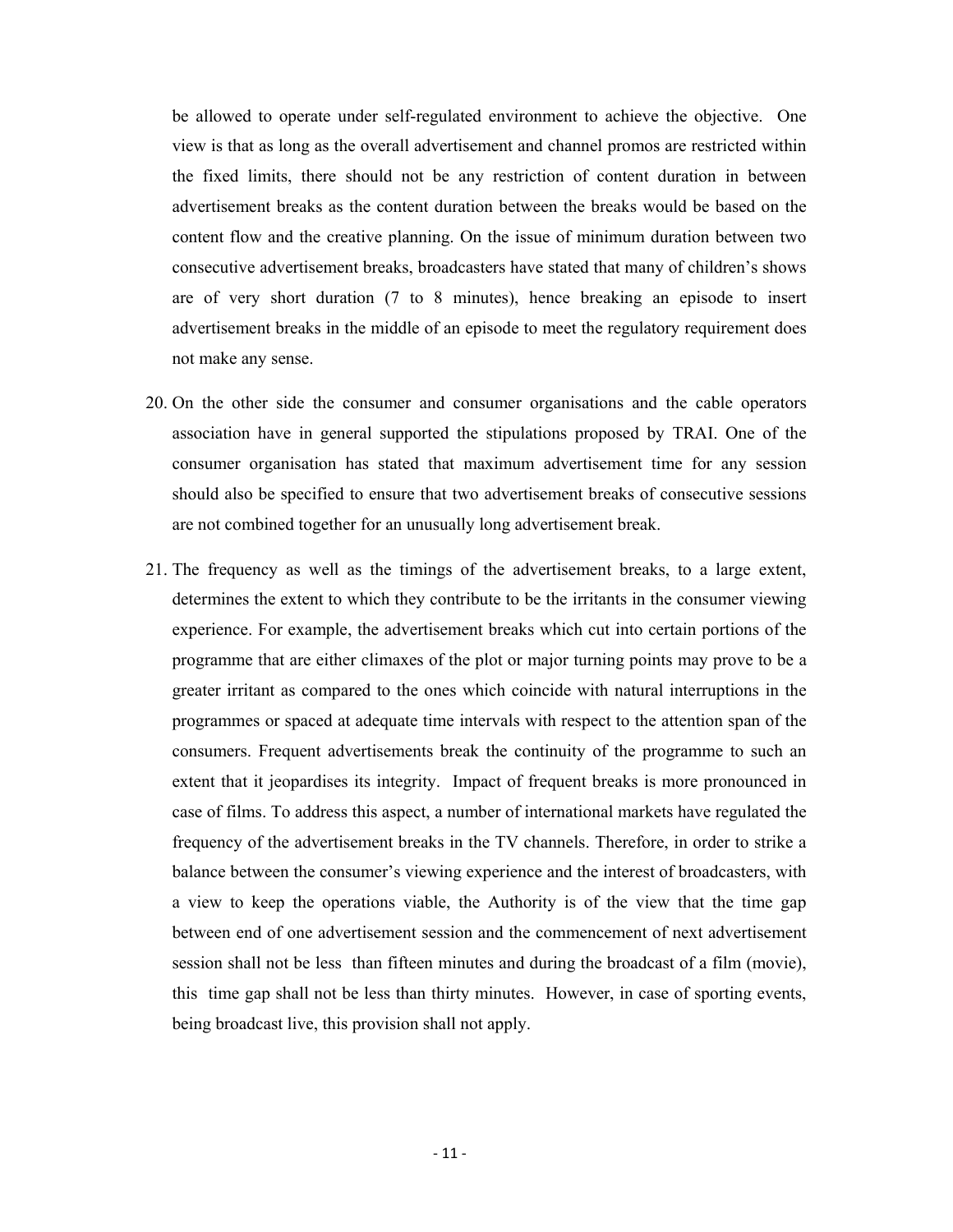#### **D. Advertisements during live sporting events**

- 22. On the issue of telecast of advertisements during live sporting events, the broadcasters and their association have stated that there exists enough stipulations in the Cable Television Network Regulation Act and the Rules made there under. They have further stated that the production and rights cost for live sporting events is very high and hence the present format of advertisement breaks should be allowed and if advertisements breaks are restricted then it may not be commercially viable to have live telecast of sporting events. There is an argument from a broadcaster that the statutory definition of 'program' include the term advertisement as an integral part of the definition and advertisement insertion is an effective tool for communication with the viewers about various products  $\&$  services. They have further stated that in an increasingly competitive environment, channels have been required to develop new, creative ways of engaging their viewer on behalf of advertising clients and advertising and sponsorship insertions represent an important strategic way in which channels can seek to monetize their airtime and therefore allowing advertising only in the break time or half time as totally impractical. There is a view from sports broadcasters that nature of sporting events is too diverse and distinct and generic guideline for advertisement break during the 'interruption' may not serve the purposes as the notion of interruption is not defined and any attempt of putting proposed stipulation could lead serious impact on the ability of the broadcaster to attract sponsors and eventually degrade the quality of production of event in TV.
- 23. Majority of consumers, MSOs and cable operator associations have stated that there should be advertisement free transmission for any sports channel which are on Pay Mode. Some consumer associations have stated that the same prescription should be in place for other live events also. There is a suggestion from a consumer group that, in cricket matches, the advertisements after every 'over' should be banned and there could be advertisements only when there is a break in the cricket match because of events such as fall of a wicket, disruption due to rains, etc.
- 24. An Industry association has stated that the sports broadcasters operate in an environment where the content is periodically available, with limited shelf life and very limited advertising opportunity, huge content cost and the feed has to be shared with the public broadcaster in respect of sporting events of national importance. They have further stated that there is no need for regulation for the commercial interruptions as the flow of the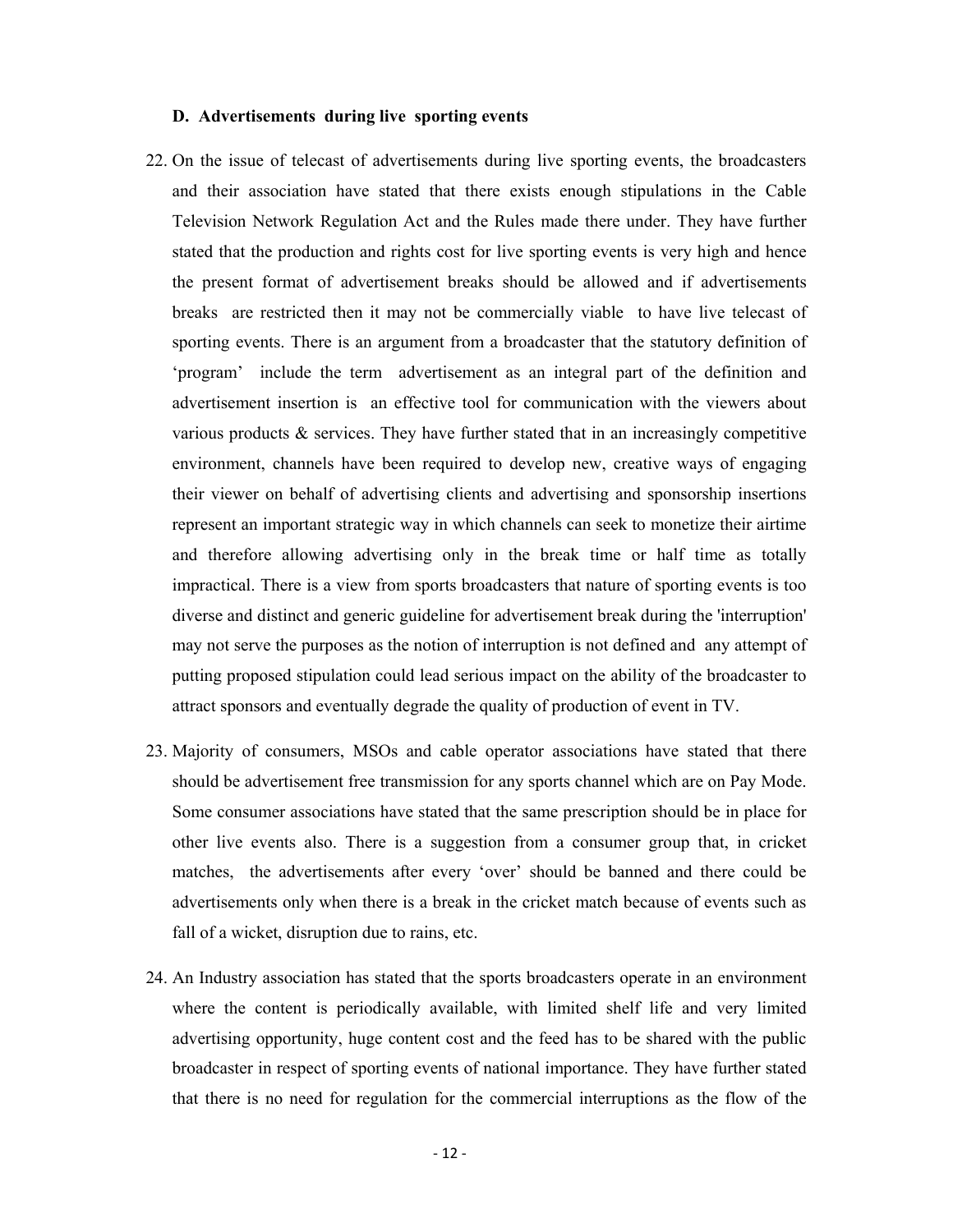sporting action determines the rhythm of commercial breaks. They have cited examples that in games like hockey and football, on-field action is continuous, from kick off till half time and hence no question of broadcasters cutting the live event for telecasting of commercials.

25. The insertion of advertisements during live sporting action impairs the viewing experience of the consumers. There has been a wide spread support from the consumer and consumer organisations for the proposed regulatory framework in respect of telecast of advertisement only during the interruptions and natural breaks in the live sporting action. Accordingly, the Authority is of the view that in case of sporting events being telecast live, the advertisements shall only be carried during the natural breaks in the sporting action e.g. half time in football or hockey match, lunch break / drinks break /change of overs in cricket matches, game/set change in case of lawn tennis etc.

#### **E. Part- screen advertisements/ Drop- down advertisement**

- 26. Majority of broadcasters have stated that the program should be clearly visible and distinguishable from the advertisement and this should not interfere with or cause any impediment in viewing and enjoying the telecast of a sporting event. However, total ban on the part screen advertisements would be a disproportionately excessive measure. They have further stated that the, Rule 7(10) of the Cable Television Networks Rules, 1994, already captures the legislative intent and mandate that advertisements must be clearly distinguishable from the programme and should not interfere with the programme. Therefore, there appears to be no need for further regulation.
- 27. There was a view from a broadcaster that with availability of wide and bigger TV screens, the insertion of an advertisement on any part of the screen when programme is also simultaneously being telecasted on the same screen, does not affect the quality of telecast or create a hindrance to viewer's enjoyment and therefore is in complete conformity with the rules stipulated by MIB in this behalf.
- 28. Industry association opined that the sports broadcasters should have sufficient flexibility regarding the format of advertisement and advocated that part-screen advertisements should be allowed as this has the virtue of allowing the viewer to watch the action even while the advertisement airs. They further stated that if part-screen advertisements were banned it would be necessary to interrupt the coverage, and this would not be of benefit to consumers.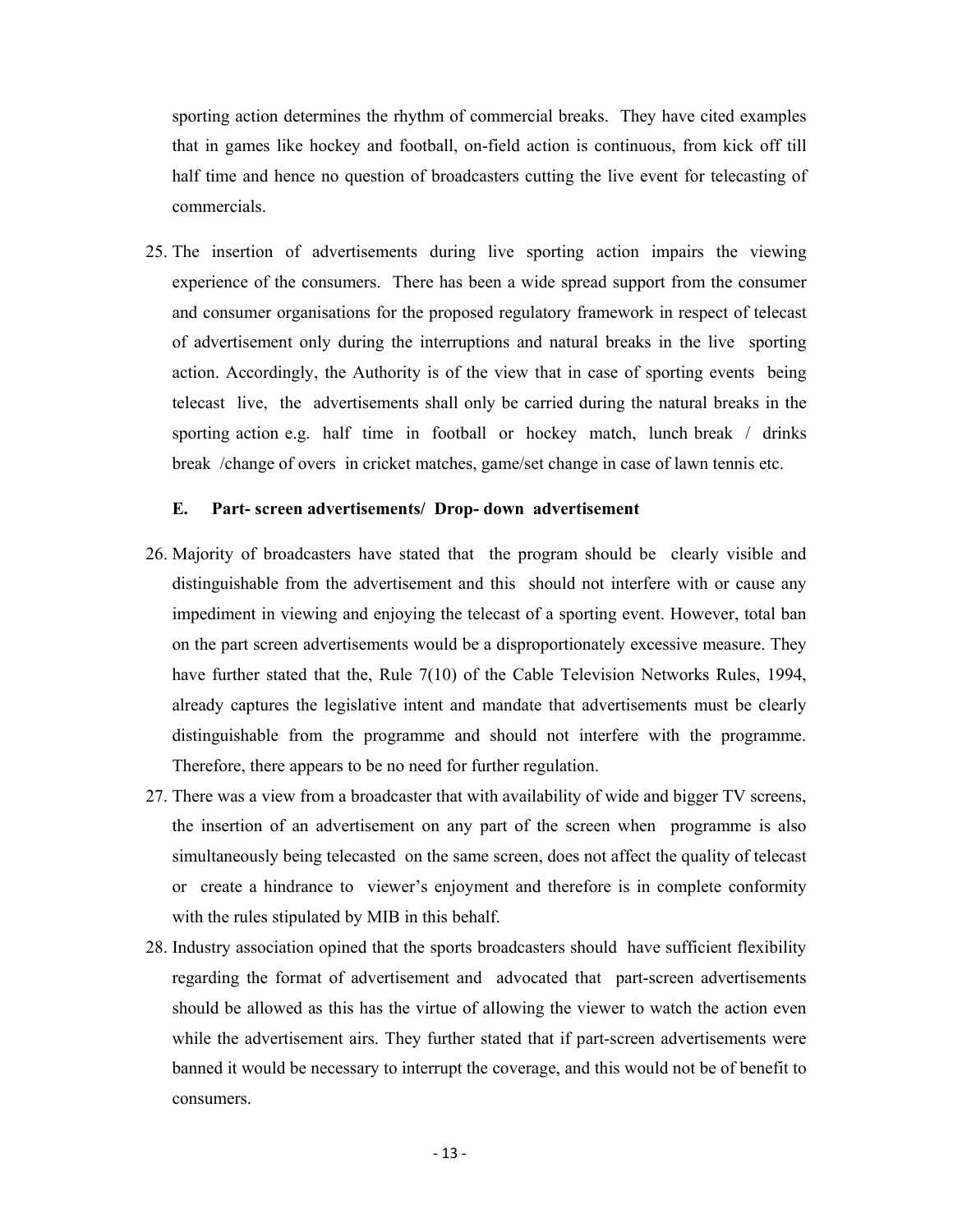- 29. Stakeholders other than the broadcasters have stated that advertisement should be only full screen and scrolls, part of screens should not be allowed as it will disturb the entire programme ethics and disturb the viewers and divert the attention from the main programme they watch. There is a suggestion from an individual that the restrictions for cricket matches should be more elaborate and they should ban the popping up of advertisements during the ongoing game and appearance of advertisements on left and bottom portion of the screen.
- 30. In case of part screen advertisements, the advertisement shares the screen space with the regular program content. Such advertisements encroach upon the screen space. While the consumers tend to buy bigger and higher resolution screens to enjoy the best possible near life size images and clarity in programmes, only end up viewing larger than life commercials sharing the screen. Also in case of part screen advertisements the consumer does not have a choice to skip these advertisements, adversely affecting the overall viewing experience of the consumers. Therefore the Authority is of the view that there shall only be full screen advertisements. Part screen and drop-down advertisements shall not be permitted.

## **F. Audio Level of the Advertisement**

- 31. On the issue of audio level of the advertisements vis-a-vis the audio level of programs, consumers, the consumer organisations, multi-system operators and cable operator associations have stated that they are in agreement with the proposal of TRAI. A stakeholder has stated that it will be an unfair broadcasting practice if the audio levels of the program and the commercials are different and can create a false impression on the consumer of inconsistent service provision by the cable operator.
- 32. Majority of broadcasters have stated that the rule 7(6) of the Cable Television Networks Rules 1994, as amended, stipulates that the audible matter of the advertisement shall not be excessively loud and the rule already takes care of this aspect and hence no further regulation required in this regard. However, there is a view from a broadcaster that broadcasters should match the audio level of content and commercials, subject to technical feasibility.
- 33. From the perspective of the consumer's viewing experience, the sudden increase in audio level at the time of advertisement is quite annoying to the consumer and is not at all desirable. The Authority observed that technical solutions exist which can be employed